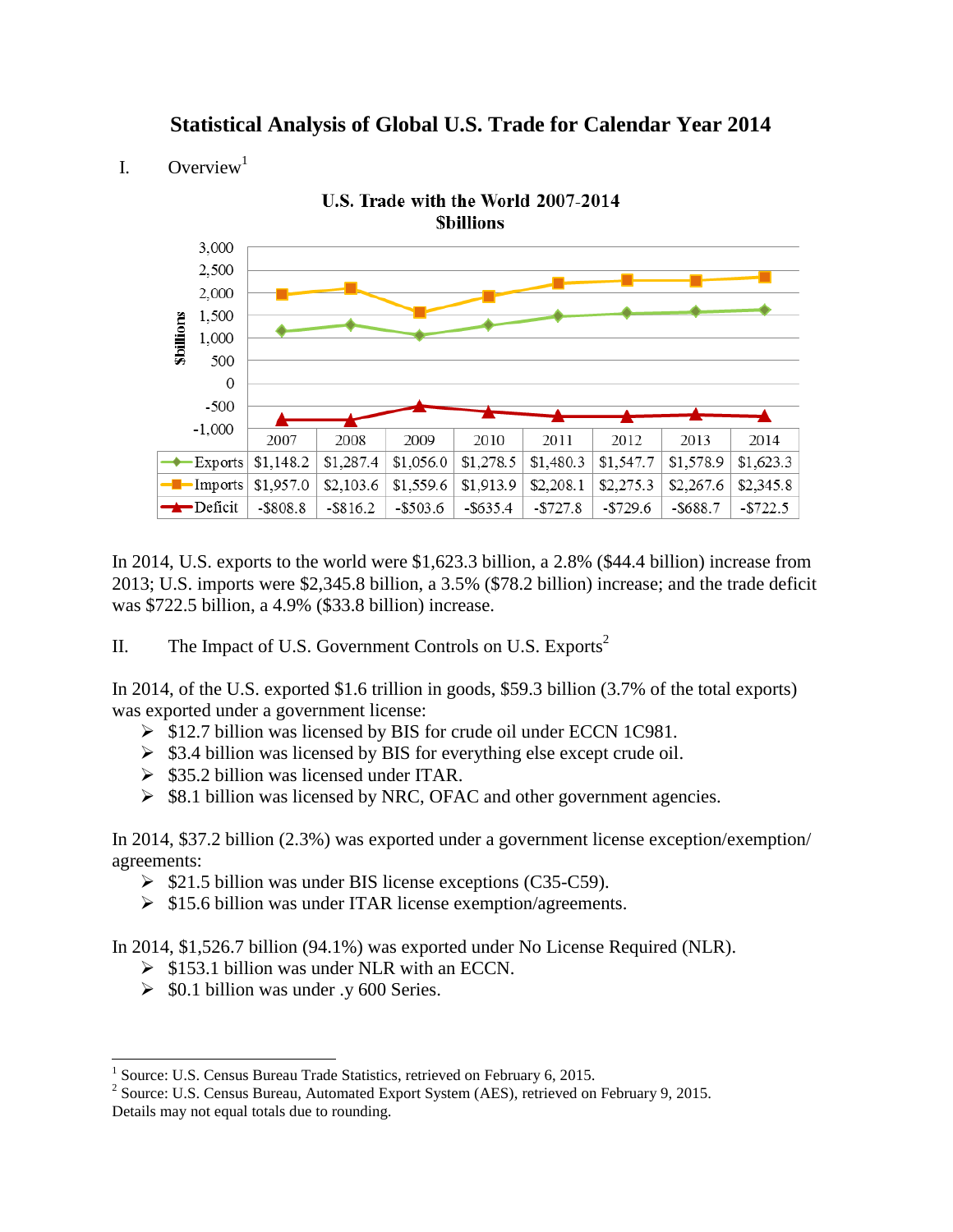

#### The U.S. Government Export Control CY 2012 - 2014 **Sbillion**

In 2014, crude oil exports licensed by BIS continued to increase significantly from \$5.4 billion in 2013 to \$12.7 billion; other BIS licensed exports excluding crude oil also increased 28.8% from \$2.6 billion in 2013 to \$3.4 billion; exports under ITAR Exemptions/Agreement decreased 74.6% from \$61.5 billion in 2013 to \$15.6 billion.

#### III. The Impact of BIS Controls on U.S. Exports<sup>3</sup>



# Impact of BIS Export Controls on U.S. Exports 2014

Note: For the purpose of this report, exports not listed on the Commerce Control List (CCL) include EAR99 items and items under No License Required (NLR) designation without an Export Control Classification Number (ECCN), and exports regulated by other government agencies.

l

<sup>&</sup>lt;sup>3</sup> Source: AES, retrieved on February 9, 2015.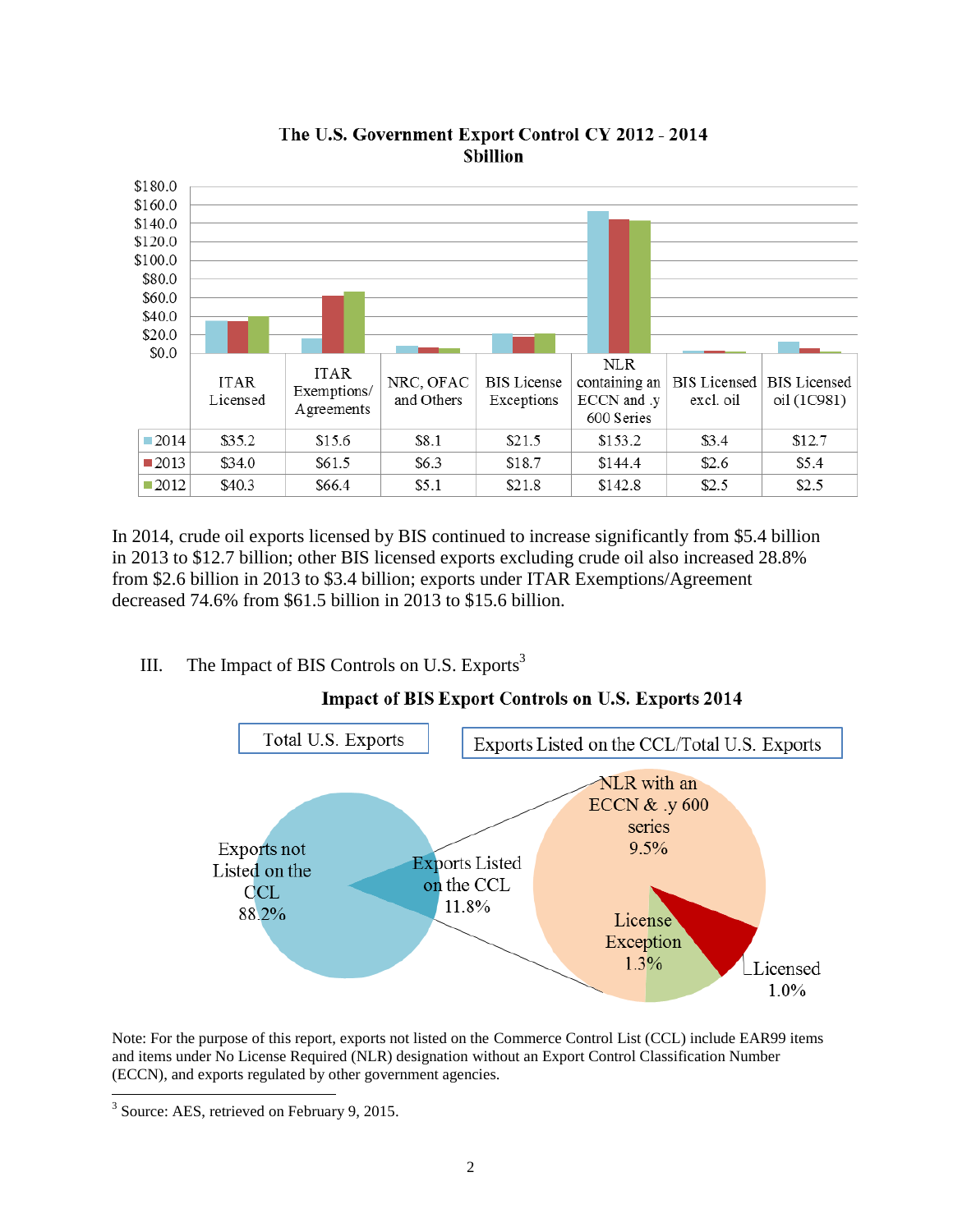Of the \$1.6 trillion of all U.S. exports, 1.0% was shipped under a *BIS license* in 2014, compared to 0.5% in 2013, mainly due to a 137.3% increase of licensed crude oil exports.

Of the \$190.7 billion of all U.S. exports *of items listed on the Commerce Control List (CCL)<sup>4</sup>*, BIS licensed exports counted for 8.4%, compared to 4.7% in 2013.

Of the \$37.5 billion in all U.S. exports *subject to a BIS license requirement*, 57.1% were exported under a license exception, compared to 70.1% in 2013.

Of the \$21.4 billion of all U.S. exports shipped under a BIS license exception, the largest categories were Encryption Commodities, Software and Technology (ENC) at \$15.3 billion (71.3% of the total license exceptions), followed by Temporary Imports, Exports, and Reexports (TMP) at \$3.2 billion (15.1%) and Shipments to Country Group B countries (GBS) at \$1.0 billion (4.7%).



| <b>ENC</b> | Encryption Commodities, Software and Technology                   |
|------------|-------------------------------------------------------------------|
| <b>TMP</b> | Temporary Imports, Exports, Re-exports, and Transfer (in-country) |
| <b>GBS</b> | <b>Exports to Group B Countries</b>                               |
| <b>RPL</b> | Servicing and Replacement of Parts and Equipment                  |
| <b>STA</b> | <b>Strategic Trade Authorization</b>                              |
| GOV        | Government, International Organizations                           |
| <b>VEU</b> | Validated End User                                                |
| <b>AGR</b> | <b>Agricultural Commodities</b>                                   |
| <b>CIV</b> | Civil End Users                                                   |
| <b>TSU</b> | Technology and Software Unrestricted                              |

l

<sup>&</sup>lt;sup>4</sup> Items listed on the CCL include licensed, license exceptions and NLR with an ECCN  $\&$  .y 600-series.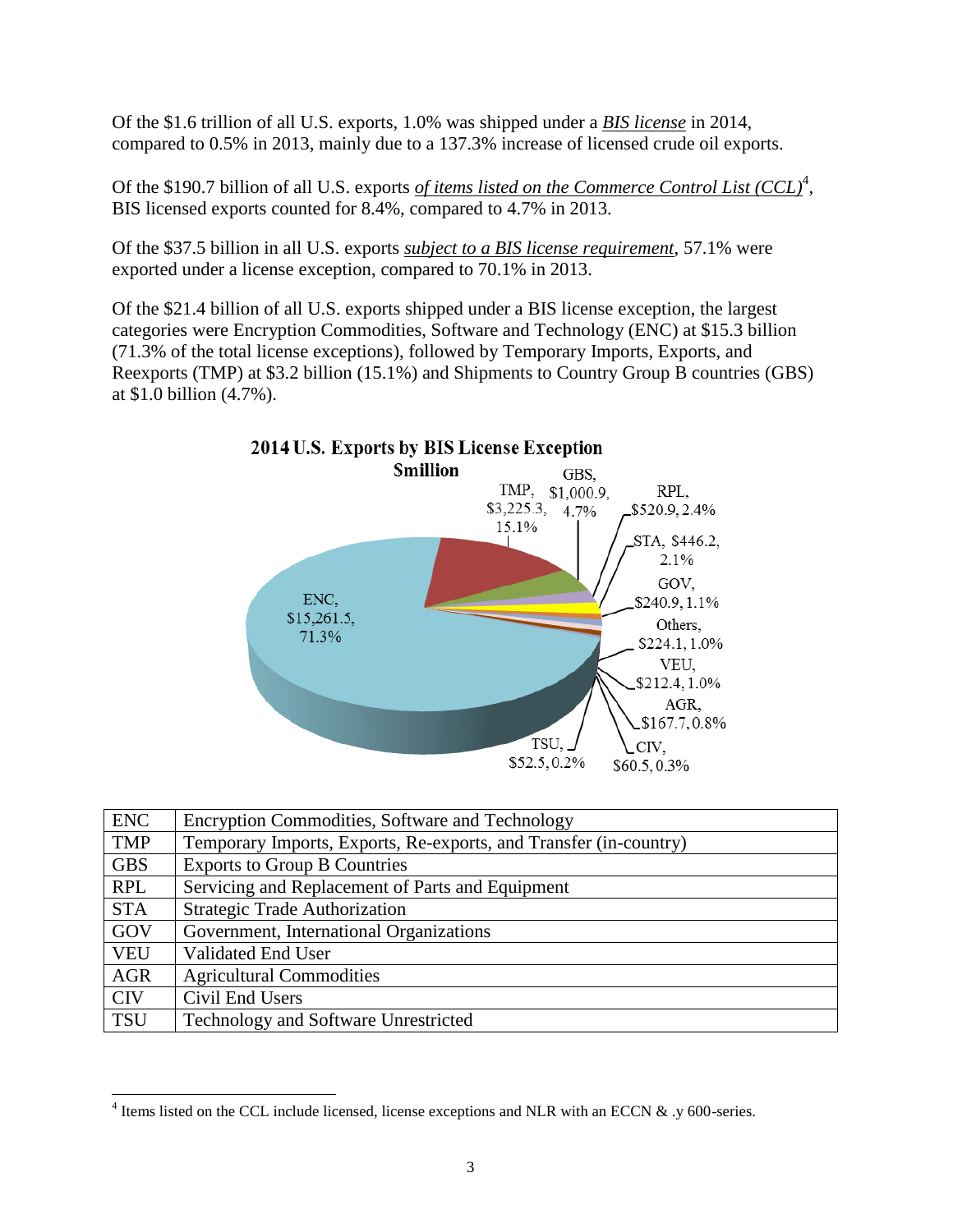| Top Four Exports by ECCN by Value - Licensed (\$millions) |                                                                          |            |  |  |  |
|-----------------------------------------------------------|--------------------------------------------------------------------------|------------|--|--|--|
| <b>ECCN</b>                                               | Description                                                              | Value      |  |  |  |
| 1C981                                                     | Crude petroleum                                                          | \$12,728.1 |  |  |  |
| 9A610                                                     | Military aircraft and related commodities                                | \$772.3    |  |  |  |
| 3B001                                                     | Equipment for the manufacturing of<br>semiconductor devices or materials | \$323.5    |  |  |  |
| 1C350                                                     | Chemicals that may be used as precursors for<br>toxic chemical agents    | \$186.2    |  |  |  |

IV. 2014 Trends in Exports by ECCN and License Designation<sup>5</sup>

| 1C981 | Crude petroleum                                                          | \$12,728.1 |
|-------|--------------------------------------------------------------------------|------------|
| 9A610 | Military aircraft and related commodities                                | \$772.3    |
| 3B001 | Equipment for the manufacturing of<br>semiconductor devices or materials | \$323.5    |
| 1C350 | Chemicals that may be used as precursors for<br>toxic chemical agents    | \$186.2    |

*Top Four Exports by ECCN by Record Count – Licensed*

| <b>ECCN</b> | Description                               | Record<br>Count |
|-------------|-------------------------------------------|-----------------|
| 1C981       | Crude petroleum                           | 29,433          |
| 9A610       | Military aircraft and related commodities | 19,820          |
| 0A987       | Optical sighting devices for firearms     | 5,178           |
| 0A606       | Ground vehicles and related commodities   | 4,993           |

*Top Five Exports by ECCN – License Exception (\$millions)*

| <b>ECCN</b>    | Description                                                                    | Value              |
|----------------|--------------------------------------------------------------------------------|--------------------|
| 5A002          | <b>Information Security Systems Equipment</b>                                  | \$14,760.0         |
| N/A            | No ECCN is reported                                                            | \$2,830.5          |
| 3B001          | Equipment for the manufacturing of<br>semiconductor devices or materials       | \$1,059.5          |
| 9A610<br>5D002 | Military aircraft and related commodities<br>Software for information security | \$484.0<br>\$415.2 |

*Top Four Exports by ECCN – NLR with an ECCN (\$millions)*

| <b>ECCN</b> | Description                                                 | Value      |
|-------------|-------------------------------------------------------------|------------|
| 9A991       | Aircraft and gas turbine engines                            | \$93,706.7 |
| 5A992       | Low-level information security systems and<br>equipment     | \$11,474.8 |
| 4A994       | Computers, "electronic assemblies" and related<br>equipment | \$10,174.8 |
| 5A991       | Telecommunication equipment                                 | \$9,221.7  |

<sup>&</sup>lt;sup>5</sup> Source: AES, retrieved on February 11, 2015.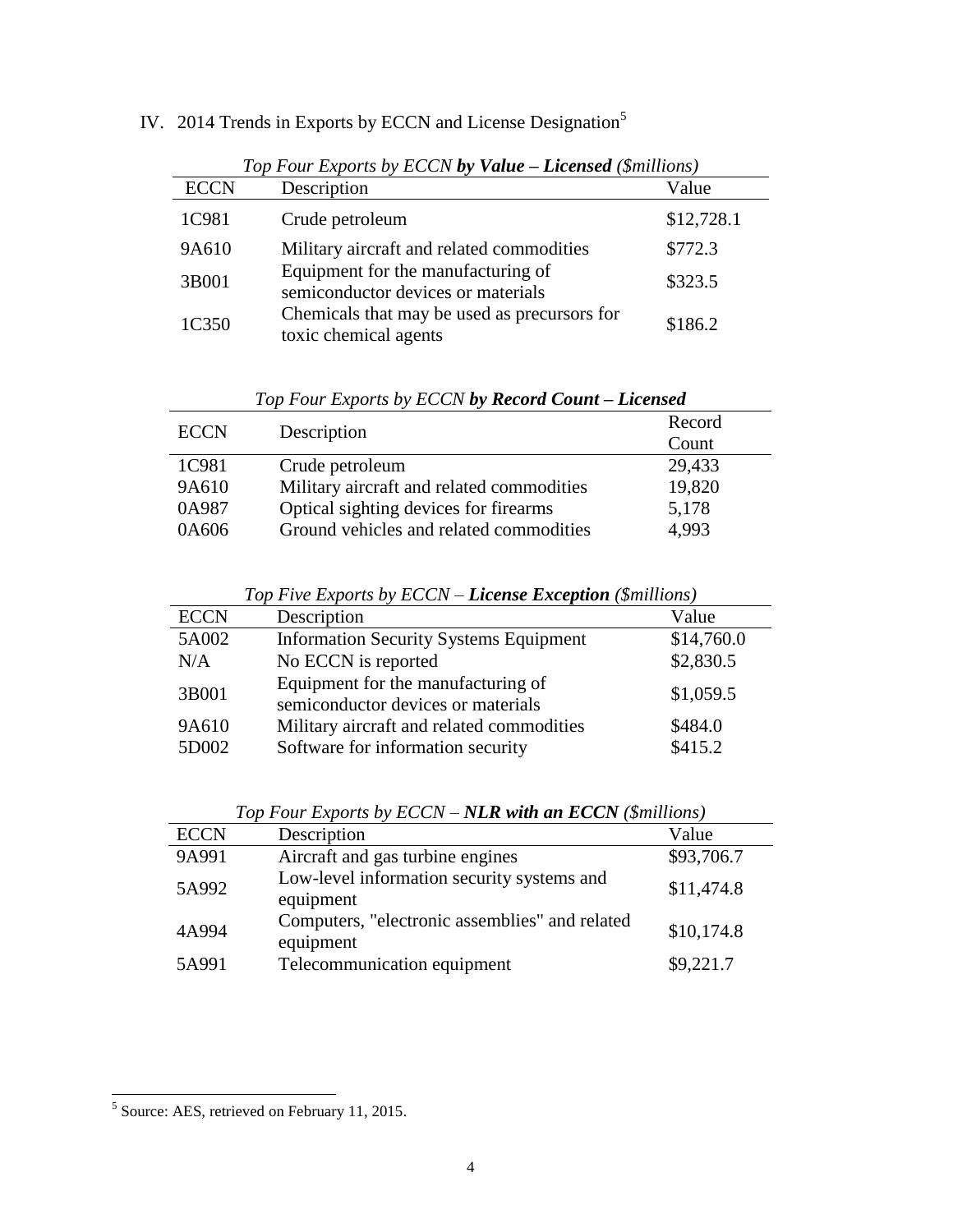### V. Analysis of U.S. Trade in Advance Technology Products (ATP)<sup>6</sup>



U.S. ATP Trade with the World 2008 - 2014 **Smillion** 

In 2014, the U.S. ATP exports valued \$335.9 billion, a 5.1% (\$16.4 billion) increase from 2013; the U.S. ATP imports were \$421.5 billion, a 5.2% (\$20.7 billion) increase; and the ATP trade deficit was \$85.6 billion, a 5.3% (\$4.3 billion) increase.

| <b>ATP</b> Exports (\$million) |           |           |           |           |           |           |                     |                    |
|--------------------------------|-----------|-----------|-----------|-----------|-----------|-----------|---------------------|--------------------|
| <b>ATP Category</b>            | 2009      | 2010      | 2011      | 2012      | 2013      |           | 2014 % of the Total | % change from 2013 |
| Biotechnology                  | \$12,286  | \$11,670  | \$8,939   | \$9,945   | \$10,553  | \$14,337  | 4.3%                | 35.9%              |
| Life Science                   | \$25,261  | \$27,836  | \$29,194  | \$31,537  | \$32,201  | \$30,913  | 9.2%                | $-4.0\%$           |
| Opto-Electronics               | \$4,484   | \$6,178   | \$6,017   | \$5,201   | \$5,098   | \$4,954   | 1.5%                | $-2.8%$            |
| Information & Communications   | \$66,663  | \$77,686  | \$89,432  | \$91,574  | \$92,505  | \$95,468  | 28.4%               | 3.2%               |
| Electronics                    | \$37,298  | \$45,946  | \$43,284  | \$41,209  | \$41,794  | \$42,973  | 12.8%               | 2.8%               |
| <b>Flexible Manufacturing</b>  | \$8,358   | \$15,808  | \$14,207  | \$13,956  | \$14,496  | \$15,383  | 4.6%                | 6.1%               |
| <b>Advanced Materials</b>      | \$1,707   | \$2,162   | \$2,169   | \$2,203   | \$2,075   | \$2,152   | 0.6%                | 3.7%               |
| Aerospace                      | \$83,951  | \$80,703  | \$88,998  | \$105,100 | \$115,695 | \$125,486 | 37.4%               | 8.5%               |
| Weapons                        | \$2,305   | \$2,630   | \$2,542   | \$2,570   | \$3,435   | \$3,177   | 0.9%                | $-7.5%$            |
| Nuclear Technology             | \$2,395   | \$2,077   | \$1,995   | \$1,857   | \$1,676   | \$1,066   | 0.3%                | $-36.4%$           |
| <b>Grand Total</b>             | \$244,708 | \$272,694 | \$286,779 | \$305,154 | \$319,527 | \$335,909 |                     | 5.1%               |

In 2014, the largest categories of U.S. ATP exports were Aerospace with \$125.5 billion, 37.4% of the total; followed by Information and Communication with \$95.5 billion, 28.4%, and Electronics with \$43.0 billion, 12.8% of the total ATP exports.

In 2014, biotechnology exports increased 35.9% and Aerospace increased 8.5% by value from 2013. Nuclear Technology exports decreased 36.4%.

 $\overline{a}$ 

<sup>6</sup> Source: U.S. Census Bureau Trade Statistics, February 6, 2015.

Advanced Technology Products: about 500 of some 22,000 Harmonized System (HS) commodity classification codes contain products from a recognized high technology category (e.g., biotechnology).

The ATP category for Weapons includes items of "Optical, photographic, cinematographic, measuring, checking, precision, medical or surgical instruments and apparatus; parts and accessories" in addition to "Arms and ammunition, parts and accessories thereof."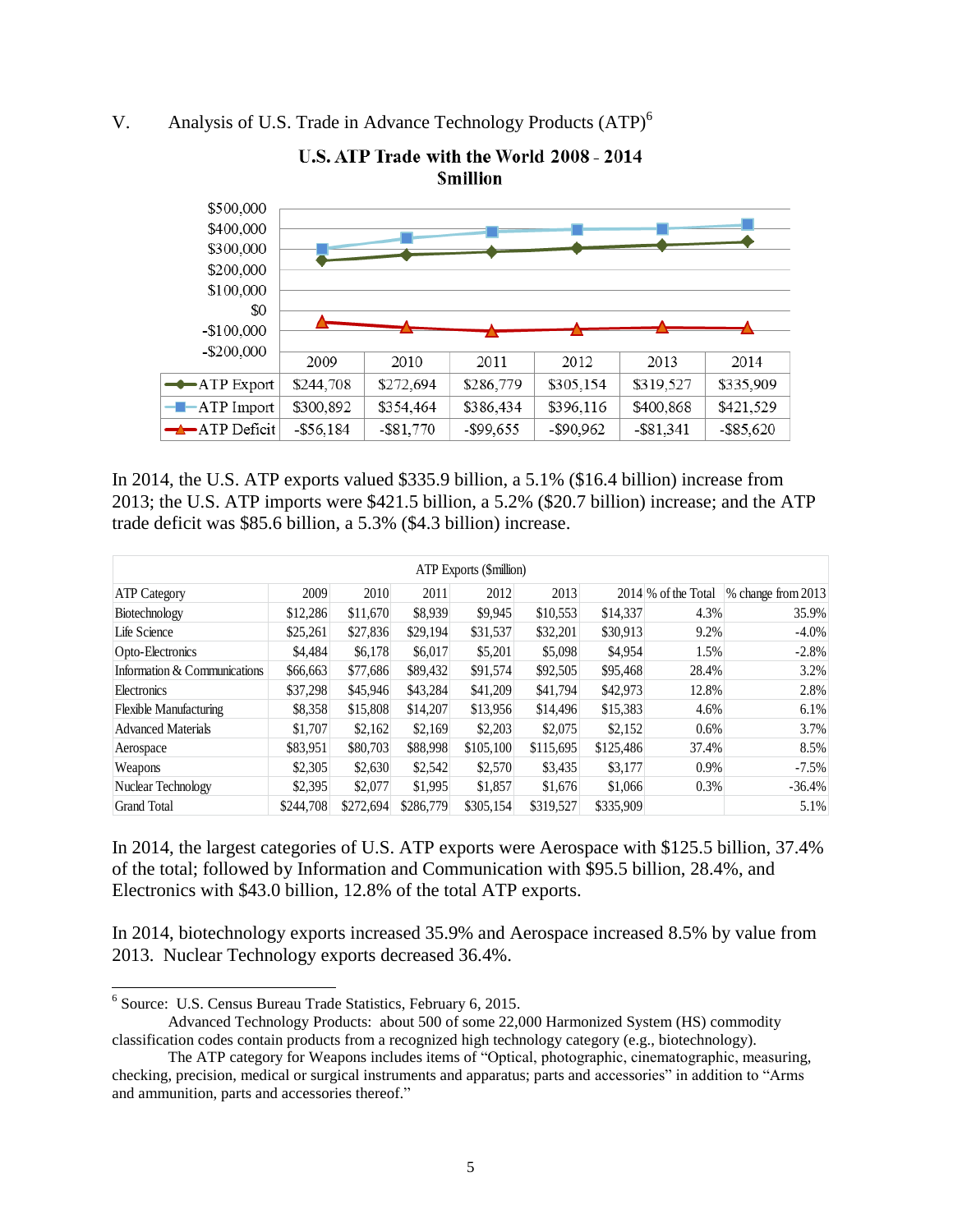In 2014, \$335.9 billion, 20.7% of all U.S. exports were considered ATP. Of these, 0.5% was shipped with a BIS license and 5.1% was shipped under a BIS license exception.

In 2013, \$319.5 billion 20.2% of all U.S. exports were considered ATP items and 0.3% was shipped with a BIS license and 4.5% was shipped under a BIS license exception.

Of the \$19.0 billion ATP exports subject to a BIS license requirement in 2014, 91.0% were exported under a BIS license exception. In 2013, \$15.6 billion of ATP exports were subject to a BIS license requirement, 92.9% were exported under a BIS license exception.

VI. 2014 Trends in BIS Licenses Processed<sup>7</sup>





Note: Figure above does not include deemed export applications.

In 2014, the average license processing time for all destinations (including deemed export license applications) was 23 days, two days less than 25 days in 2013.

In 2014, total licenses processed for exports and reexports for tangible items, software and technology increased 30.5% from 24,108 in 2013 to 31,458.

 $\triangleright$  Approved licenses increased 28.5% from 20,182 in 2013 to 25,935.

l <sup>7</sup> Source: Commerce U.S. Exporter Support System, retrieved on February 20, 2015.